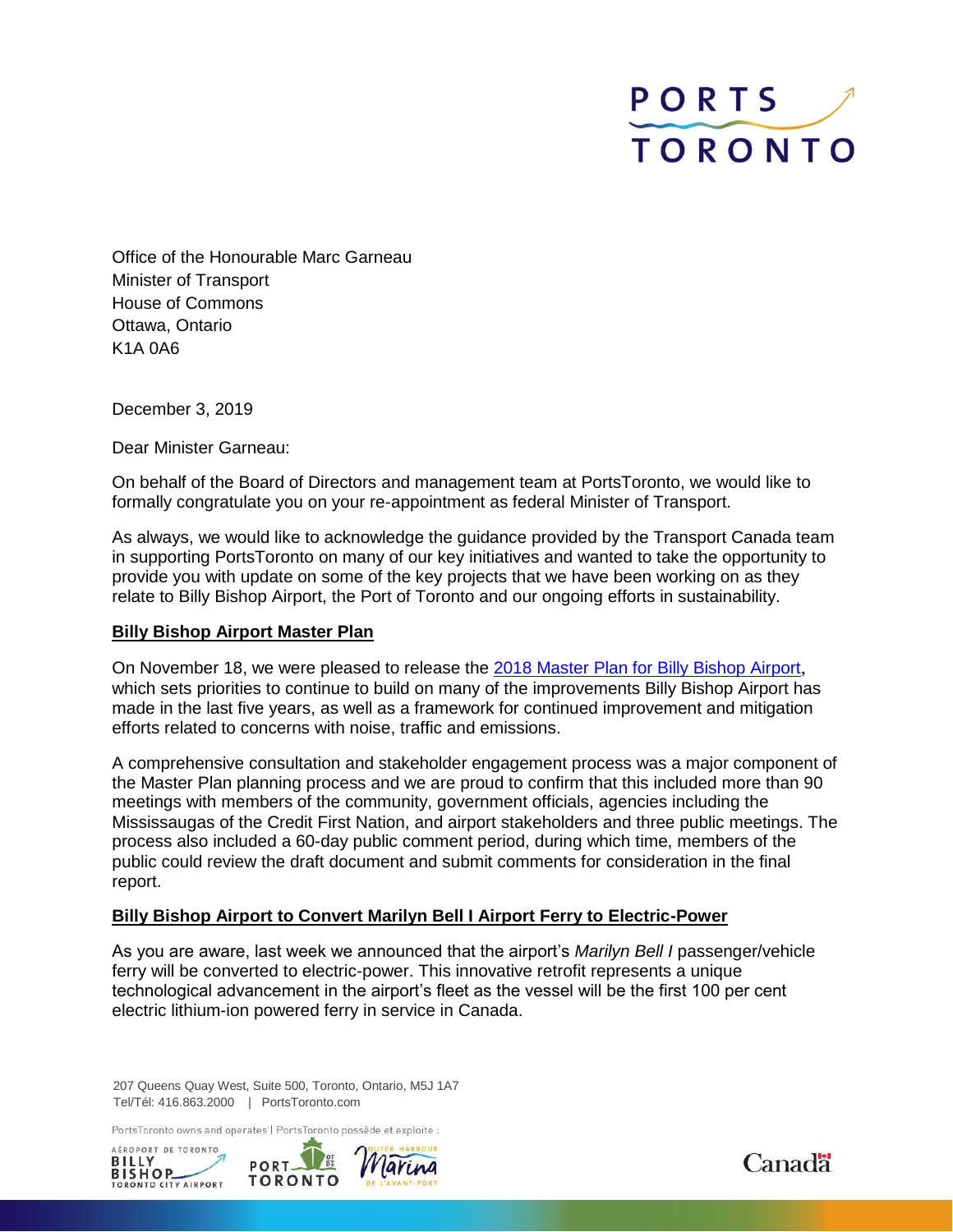

In compliance with our organization's Sustainable Procurement Policy, three Canadian companies that share our vision for sustainable operations have been selected to collaborate on completing the ferry retrofit. As developers of the winning concept and proposal, St. Catharinesbased leaders in marine electrical engineering Canal Marine & Industrial Inc. (CANAL) are the prime designers for this project. On board as the project naval architect is Concept Naval, Quebec-based naval architects and marine engineers, recognized for their innovative and customized solutions in Canada's shipbuilding industry. We also engaged Nova Scotia-based E.Y.E marine consultants to assist with the implementation of the project.

We are proud of this initiative in sustainable transportation infrastructure that will reduce PortsToronto's overall emissions, which is a significant step toward our organization's environmental objectives and in support of the Canadian Government's 2030 emission reduction target.

# **PortsToronto Seabin Pilot Program**

Last summer, PortsToronto's Outer Harbour Marina became the first commercial installation of Seabins in Canada. These floating trash bins have the capacity to collect upward of 4 kilograms of debris in one day, filtering as much as 1.4 metric tons of trash per year, collect single use plastics, including microplastics as small as 2 millimeters, and contain a filtration pad that absorbs hydrocarbons.

Following the success of the Seabin Pilot Program at the marina, in October, we announced the launch of phase two of the project, which included the deployment of two additional Seabins in the York Street Slip in Toronto's harbour. To ensure that the Seabins also serve a research and education function, we have taken the added step of partnering with the University of Toronto Trash Team on a student-research project led by Dr. Chelsea Rochman, Assistant Professor of Ecology and Evolutionary Biology. As part of this collaborative initiative, students from the Rochman Lab collect and analyze the plastics and microplastics captured by the Seabins to determine the origination of some of these materials. This process helps to better inform the Trash Team's solutions-based research and community outreach program which ultimately seeks to increase waste literacy and prevent plastics and microplastics from entering waterways in the first place.

# **The Port of Toronto**

While the year isn't quite over, projected tonnage data for 2019 shows another strong year with approximately 2 million metric tonnes of cargo moved through the Port of Toronto. To date in 2019, we have seen 182 vessels offloading a range of bulk and general cargo products and are expecting 11 more ships by end of year.

With 36 cruise ships calling at the Port of Toronto in 2019 – more than double the number seen in previous years – we are pleased to highlight our busiest year on record in cruising. Over the course of the summer and fall, approximately 12,000 cruise ship passengers visited the city, further contributing to Toronto's booming tourism industry.